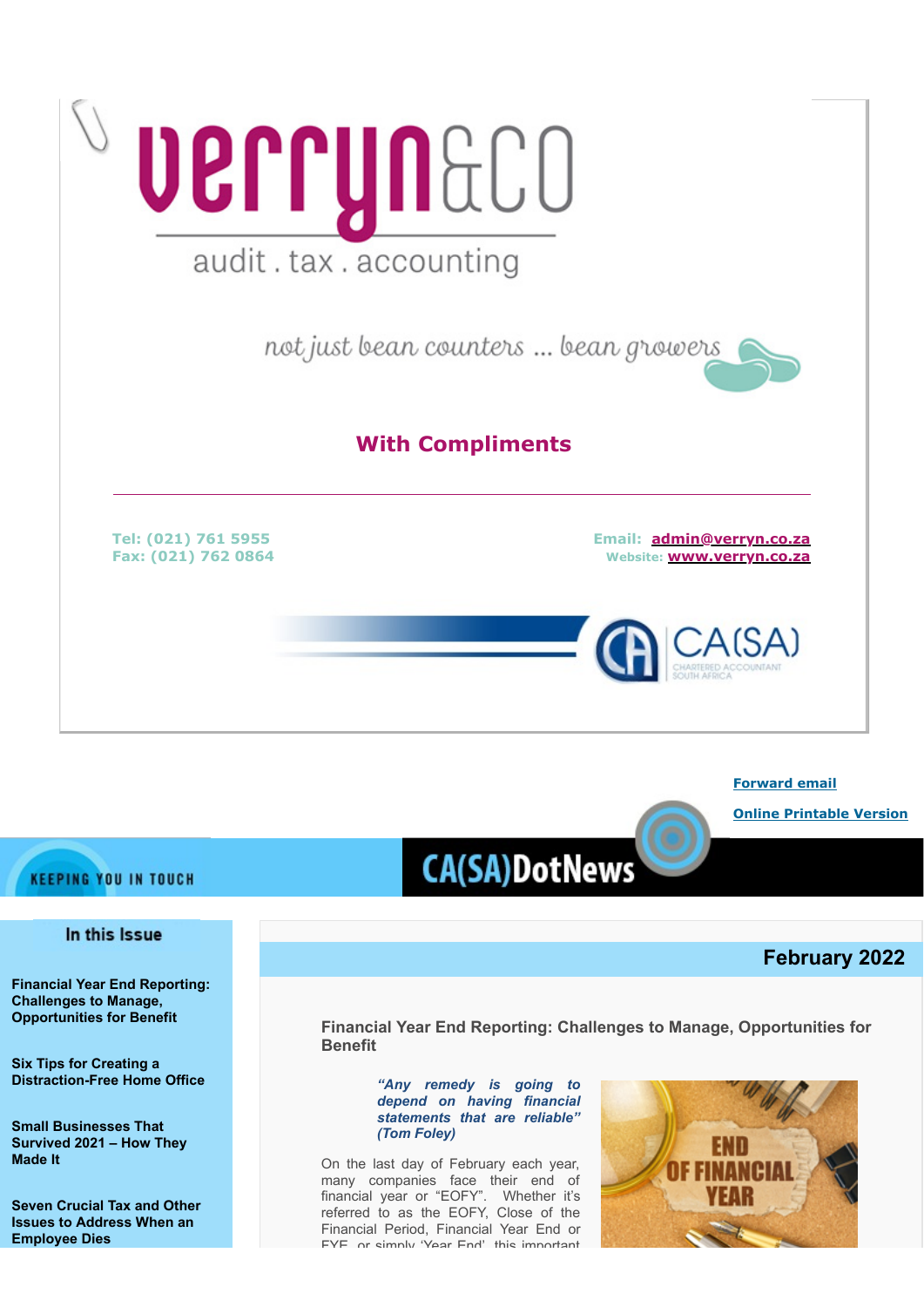**[Budget 2022: The Minister of](#page-7-0) [Finance Wants to Hear from](#page-7-0) [You!](#page-7-0)**

**[Your Tax Deadlines for](#page-8-0) [February 2022](#page-8-0)**

FYE, or simply Year End , this important time is just around the corner for many companies on the 28<sup>th</sup> of February. It is

often a stressful time as the financial loose ends from the last 12 months are tied up, various reports and registers are produced, crucial decisions are made, and the accounts for the last year are closed off. All necessary to present an accurate and upto-date overview of the financial performance over the period, enabling proactive tax planning, ensuring audit-readiness and providing key information for business owners to strategise for the future, plan, structure, invest and grow.

#### *Why a specified financial year end?*

The financial year of a company is its annual accounting period and can be any 12 month period the company uses for accounting purposes.

A financial year is a legal requirement. The Companies Act stipulates that a company must have a financial year, with a start and end date. The financial year end date must be set out in the Company's Notice of Incorporation.

For many companies this date is the end of February each year, although some companies have a financial year end on a different date. A company can change its financial year end by filing a notice of change with the Companies and Intellectual Property Commission (CIPC).

#### *Why is a financial year end so important?*

A company's financial year is not only a statutory requirement, but also – crucially - the period on which its tax liability is assessed. It also determines when the tax payments are due.

Annual income tax returns must be submitted within one year from the end of the company's tax year. Payments are made with provisional returns filed at six-month intervals from the tax year end based on an estimate of taxable income for the year.

Interest is charged on any underpayment outstanding for more than six months after the tax year end, except in the case of February year ends, in which case it is seven months. Any balance with interest is then paid following assessment.

Furthermore, the company's financial year also determines when the annual financial statements are due. These annual financial statements are used for compliance purposes, as well as by investors and other stakeholders, such as banks and other creditors, to understand business operations and to assess a company's performance.

But perhaps most importantly, financial year end is the crucial time for business owners and managers to thoroughly analyse business performance and make important decisions. This is made possible by an accurate and timely financial year end that produces accurate and reliable financial statements.

So how can your company best prepare for the looming financial year end?

#### *Tips for financial year end success*

- Identify the important deadlines and the activities that must be completed by each date, such as data processing and reporting deadlines, the tax return and payment dates, and the annual financial statements submission dates.
- The difference between a successful year end close and a stressful one is accurately managing the accounts all year, keeping the bookkeeping up-to-date and correctly and timeously completing each month-end.
- During year end closing, accounts must be checked carefully for discrepancies, omissions and human errors as these can be costly in consequences. Every rand must be accounted for and all supporting documentation available for a possible tax audit.
- Thorough and accurate inventory checks to determine stock levels, consumables and assets on hand will produce up-to-date asset registers for accurate balance sheets, and that will inform asset purchase decisions, depreciation expense claims and capital gains tax calculations.
- Current accounts payable reports will allow accurate budgeting for accounts to be settled before financial year end; while up-to-date accounts receivable reports allow payments to be chased and income due to be collected within the current financial year.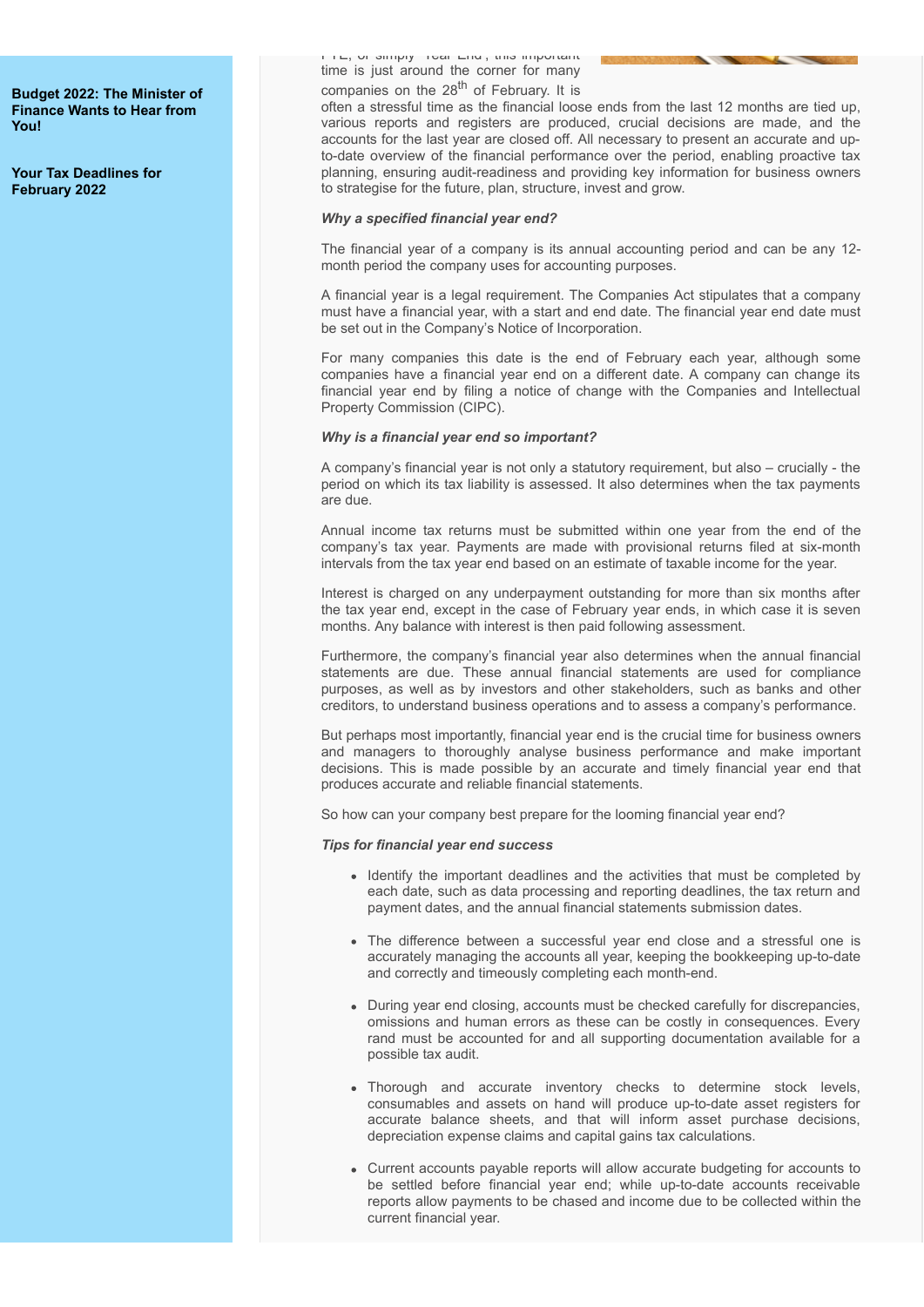- Tax planning involves structuring the company's finances to ensure the company pays only the tax that is legally required to be paid. This might involve accelerating transactions into the current year or delaying transactions into the next financial year to better manage tax liabilities. For example, a company might make asset purchases, pay annual subscriptions earlier, make donations before year end, delay issuing invoices where permissible, or consider writing off debtors or assets before the year end. Any such measures must be lawful, consistent in application and able to pass a possible tax audit, so professional advice is essential.
- There are tax changes each year and these could include new or amended deductions or concessions for small business, so be sure to speak to your accounting and tax advisor to ensure all possible tax breaks are considered before finalising the financial statements.
- $\bullet$  Backup and store business information  $-$  including registrations, financial information and customer data – in a secure off-site location.

#### *Reap the maximum benefits of an accurate and successful financial year end*

An accurate and successful financial year end will produce reliable and timely financial records and reports that provide a holistic view of the financial health of the company, enable proactive tax planning, and ensure tax audit readiness.

The annual financial reports detail the company's assets and liabilities, profit and expenses, and cash flow. Reviewing annual financial statements will reveal if adjustments are required, such as more sales or fewer expenses, as well as where adjustments must be made and how much adjustment is required in the year(s) ahead.

As such, financial statements are key tools for business owners to strategise for the future, plan, structure, invest and grow, and are often required by stakeholders such as banks and other creditors, potential investors and business partners to obtain an overview of the company's financial performance and opportunities for growth and improvement.

In addition, accurate and reliable annual financial statements produced over the years provide an essential record for any potential investor or buyer of the company in the future and also ensure the appropriate value of the entity from the owner's perspective.

# <span id="page-2-0"></span>**Six Tips for Creating a Distraction-Free Home Office**

#### *"Out of clutter, find simplicity. From discord, find harmony. In the middle of difficulty lies opportunity."* **(***Albert Einstein)*

To many people the idea of working from home can seem like a dream. Just avoiding the daily commute makes it worthwhile for many, but add in the benefits that arise from being present for your family, and being able to work the hours that suit you, and suddenly it's an extremely attractive proposition.



While it definitely does depend on the individual, working from home can present a number of new challenges when it comes to getting work done. Laundry is building up, the home needs cleaning from the weekend, and your TV and fridge are also always on hand.

Luckily there are some small changes anyone can make to ensure their home office is at least as good as a corporate office for concentration, and potentially even better for productivity.

#### 1. **A dedicated workspace**

While not everyone has the ability to turn one room of the house into an office, it is wise to try and create a dedicated workspace for when you are "at the office". Even just pushing a desk into the corner of your lounge and working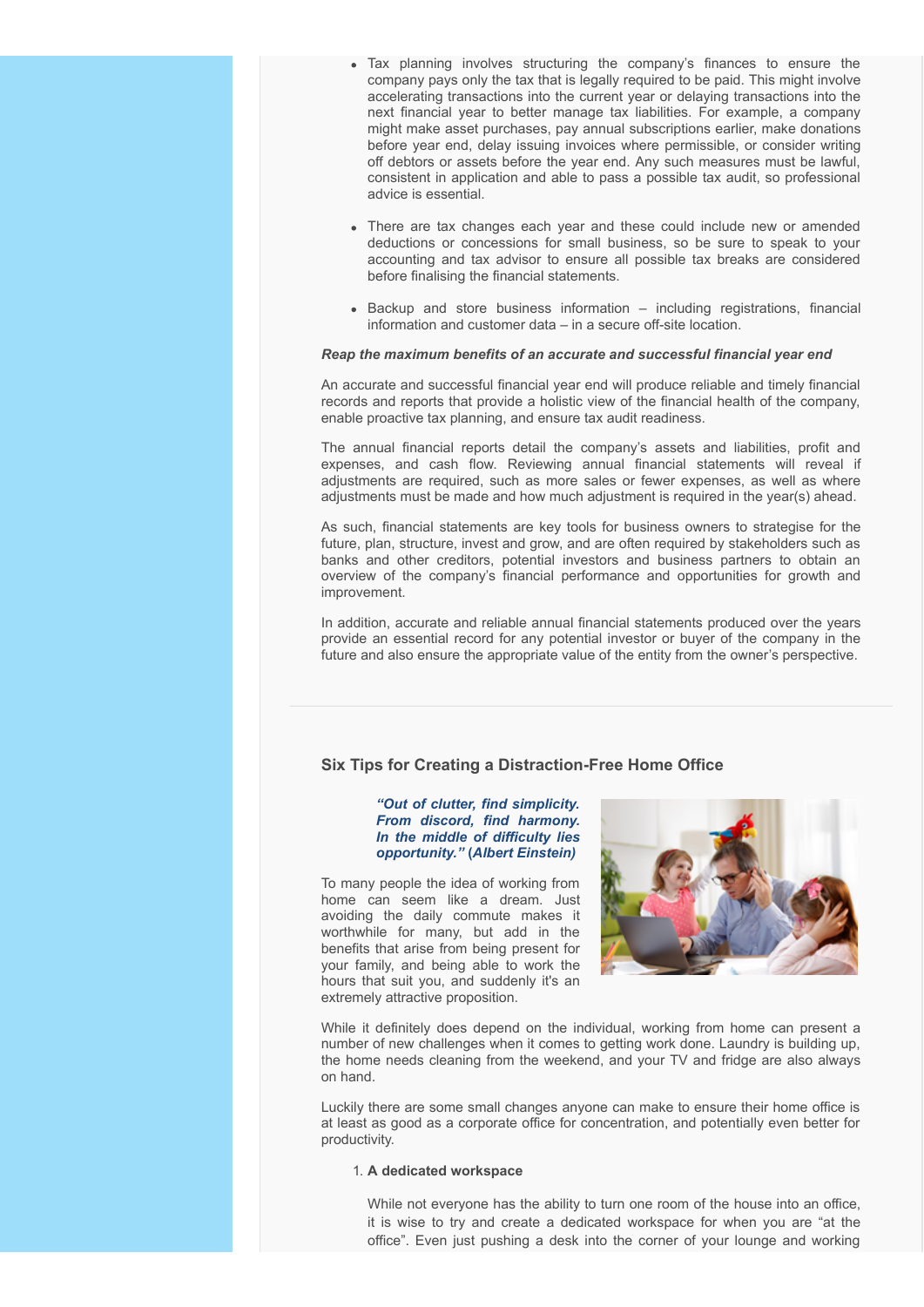from there will put you in the right state-of-mind for getting your business done, and at the end of the day you can log off and go back to your family life. Sitting in bed to work may be fun for one day, but long term blurring of the lines between the spaces for work and those for play can mean you can never really get away from your job.

For the same reason it may be wise to have a "work computer" and one for social media and recreation. Use the work computer the same way you would the one at any corporate office. When you turn it on there will be no non-work apps to distract you, and you should immediately be able to get into a work state of mind.

Ideally your work desk should face out a window, or failing that, towards a wall so you aren't constantly looking at the distracting build-up of dishes, or the temptation of the television. Put up some work-related art, keep the table organised and you will find that when you sit down you are already thinking of working.

# 2. **Noise is a distraction too**

It's not just visual things that can be distracting. The noises of a home can also take you out of that important work mindset. If you live alone this will be a lot easier, but if you have a family around, their activities can break your train of thought as easily as if they were tugging on your shoulder.

You don't need to go overboard but finding ways to mute the external noises will help you to concentrate. Consider changing your office door from a hollow one to a solid wood one. Adding weather-stripping or a door sweep along the bottom of the door can also cut down on the amount of sound pollution that seeps in. If you use a corner of a common room for your office, consider investing in a pair of noise-cancelling headphones to ensure your thoughts remain entirely undisturbed.

#### 3. **Get an office chair**

By now you will no doubt have spent a day working from a dining room chair, or on a couch and will know that this is not an effective way to do it. There is a reason offices splash out on their chairs. Dining room chairs are intended for short stays whereas an adjustable office chair will enable you to set your ideal height and maintain good posture throughout a full workday. No one's watching to see whether you're sitting up or slumping, but your back will let you know if there's been any cop-out.

Giving yourself a sore back or painful legs is a great way to ensure you get no work done, so apart from getting a good chair, make sure you take scheduled breaks away from your computer. Be sure to look away from the screen every 20 minutes and don't be afraid to get up and walk around the house from time to time. A study conducted a few years ago by DeskTime indicated that the most productive interval was 52 minutes of work interrupted by 17 minutes of break. Just don't allow yourself to get caught up in home chores.

#### 4. **Keep it tidy**

A cluttered desk may make you look busy, but it isn't doing you any favours when it comes to focus. You might be surprised by just how much paper can build up doing an average job and often this is something you need to keep under control. Getting decent paper storage is therefore an important thing to consider when building a distraction-free office.

If your job is particularly paper-heavy you may want to invest in a filing cabinet, but for most a couple of desk drawers or shelves should be fine. Set aside a designated place for incoming mail or work on the to-do list, another for projects in process, and a third storage area for completed projects or paid bills. Organising your computer files in a similar way, to keep upcoming work and work in progress in a designated accessible area and finished projects stowed away in a cloud database, may help you stay on top of the jobs you need to do.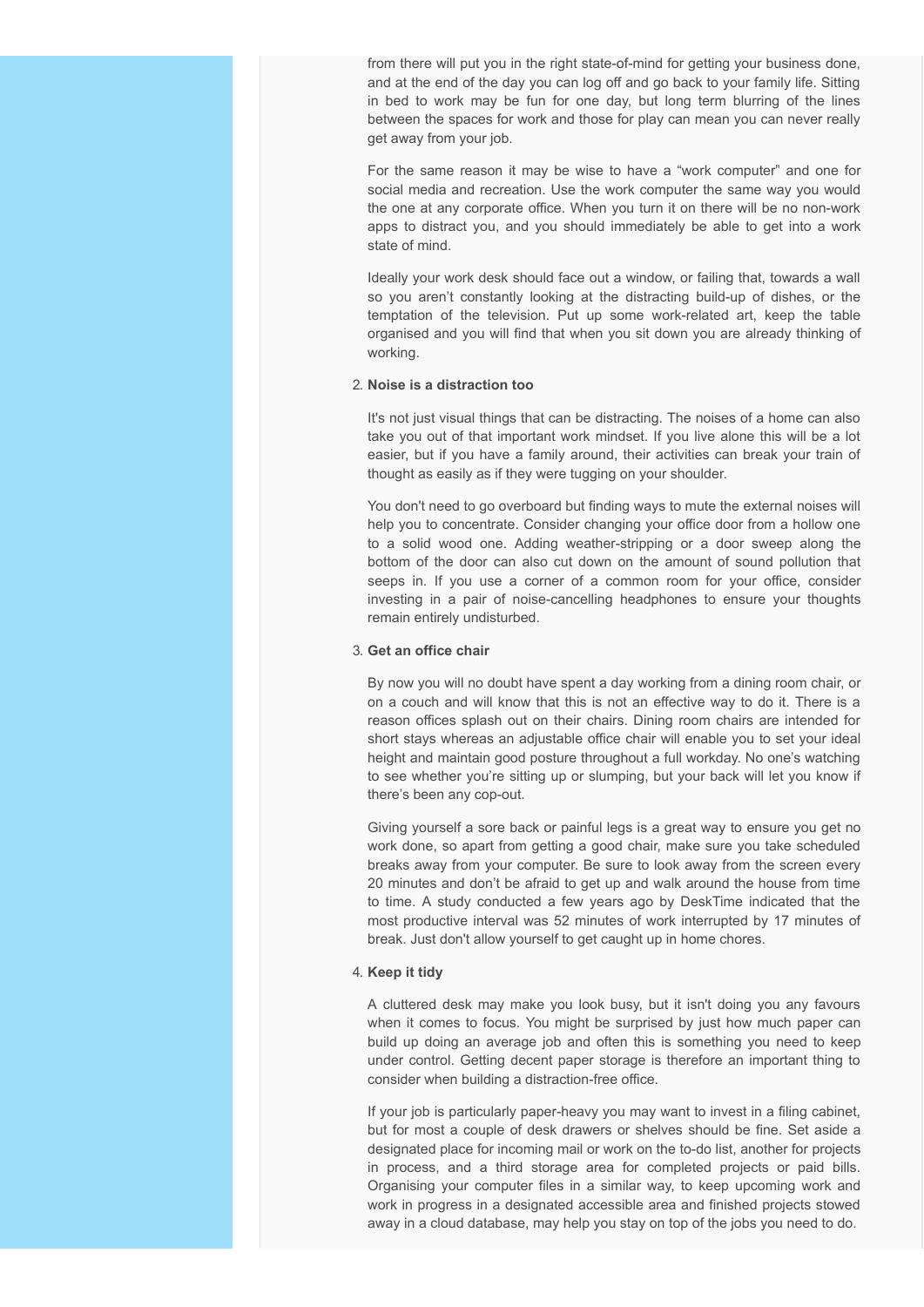#### 5. **Be Work Ready**

When you sit down to work you want to be able to do just that. In order to make sure you will be at your most efficient your workspace needs to be work-ready. You don't want to have to interrupt your flow with a trip to the shops to get printer paper for example. Invest in your workspace so that it's the same as you would find in any corporate building.

Make sure you have the stationery and things you need to get the job done, and this includes having a good internet connection. How easy is it to get to your router if you need to reset something? Do you have enough bandwidth for online meetings? What is behind your desk? What will your colleagues and clients see when they get you on camera?

Have everything on hand that you need, and make sure it's up to date and in working order, because trying to make things work with the wrong equipment, or dealing with problematic old technology, are real distractions. As an added benefit, the investments you make in your home office, and the equipment you use, may be tax deductible (but there are many factors at play here so professional advice is essential before you claim!).

#### 6. **Have a plan for your family and pets**

Children and pets are probably going to be the biggest distractions to your day, so make a plan to ensure neither interrupt you. Children must understand that while you are working only emergencies are worth interruptions.

Pets may be a little simpler – replace their squeaky play toys with chew sticks, and move their beds close to you so they feel comfortable lying quietly with you even though you aren't being attentive. Good luck by the way with persuading your cat not to sit on your keyboard – this **[article](https://www.wikihow.com/Get-Your-Cat-to-Stop-Jumping-on-Your-Keyboard)** may help but all bets are off!

Make sure you plan to take time out to spend with both the children and your pets, so they know that you are not ignoring them, just busy when you are at your desk. Taking your dog on a lunchtime walk, or playing with your children for an hour on a sleepy summer's afternoon can really invigorate you for the rest of the day, and are the absolute perks of working from home as well. You might as well enjoy it.

#### <span id="page-4-0"></span>**Small Businesses That Survived 2021 – How They Made It**

*"At the heart of the strategy is a strong belief…that systemic problems require systemic solutions" (MIT Sloan associate deans, Fiona Muray and Ray Reagans)*

Businesses usually spend the last quarter of the year reflecting on how they have done and using the lessons learned in planning for the year ahead, while also keeping a keen eye on government's



financial plans as revealed in the budget - which will be tabled this month.

The 2021 calendar year has been tougher on the private sector than any other time in memory due to the global pandemic. A study by Wits University on accounting and governance in the context of covid-19 suggests that the danger of the covid-19 pandemic and resultant restrictions on businesses is the knock-on effects and the negative impact in the short-to-medium term and short-to-long term, rather than the immediate impact.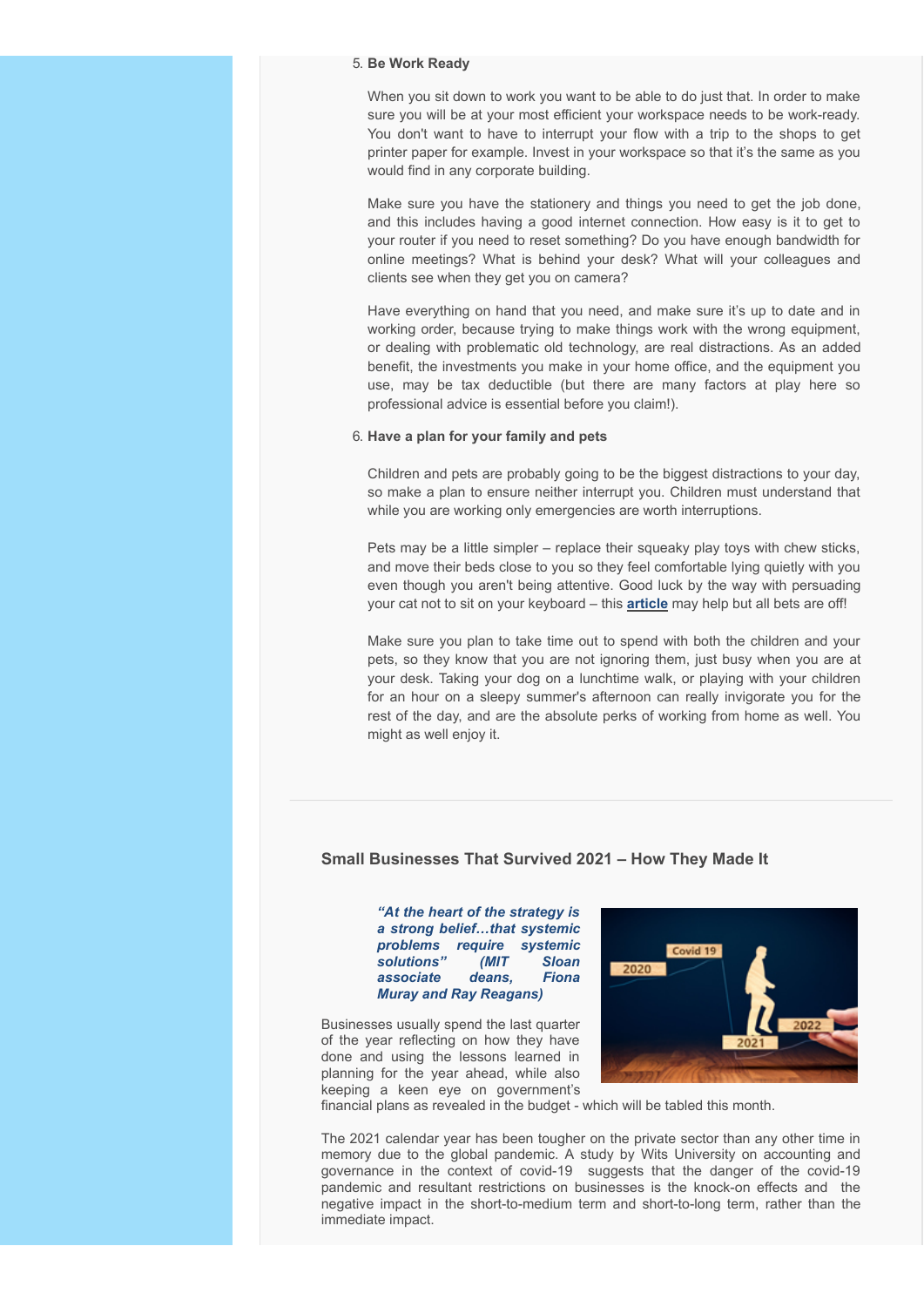The knock from 2020, when the pandemic was first declared, was apparent in the first half of 2021 – with record breaking rates in demand for capital and liquidations.

#### *So how did the businesses who made it through 2021 do it?*

#### 1. **Proactive accounting and governance**

Good quality accounting and governance with qualified finance professionals helped these companies navigate through the storm. Particularly in addressing the necessary extra expenses involved in setting up remote working and communication systems and equipment for their staff and even, in some situations, the costs of Personal Protective Equipment.

#### 2. **Loans**

The South African Reserve Bank reported that "Year-on-year growth in total loans and advances extended by monetary institutions to the domestic private sector accelerated slightly between March and October 2021, after slowing markedly since the onset of the national lockdown. The gradual lifting of lockdown restrictions boosted the demand for loans by companies in particular, although growth remained subdued."

#### 3. **Good saving habits**

Reducing spending on anything but necessities was essential during the pandemic, and it is interesting to note that South African saving trends were at an 11-year high by the end of the Second Quarter of 2021. This was amid fears of an uncertain future due to the ongoing covid-19 pandemic and the rate remained high towards the end of last year. The South African Reserve Bank said that the high rate was driven up by higher savings by companies and households.

#### 4. **Embracing digital**

Businesses that survived and even, in some circumstances, flourished during the global slowdown, used the opportunity as a means to be innovative and embrace digital, and where appropriate and possible, they developed or expanded their online offerings. This included keeping their essential staff busy by investing in systems to enable them to work remotely.

The CEO of IBM, Arvind Krishna famously said, **"**When we look at the usage of AI and cloud, I think it is especially going to accelerate also not just us, but how our clients are going to go on their digital transformations. And I believe this crisis is only going to accelerate that as we go over the next few months."

Ask a professional for tips on how to use these lessons effectively as the pandemic continues.

# <span id="page-5-0"></span>**Seven Crucial Tax and Other Issues to Address When an Employee Dies**

#### *"Employees are the key to your success... Treat them well!" (Ron Kaufman)*

The death of an employee can be a difficult situation in any company, but particularly so in smaller businesses where employees work more closely together and often consider each other more than just co-workers.

In addition to handling the emotional aspect of such an event, companies must



also keep the business running and take care of various compliance and tax issues.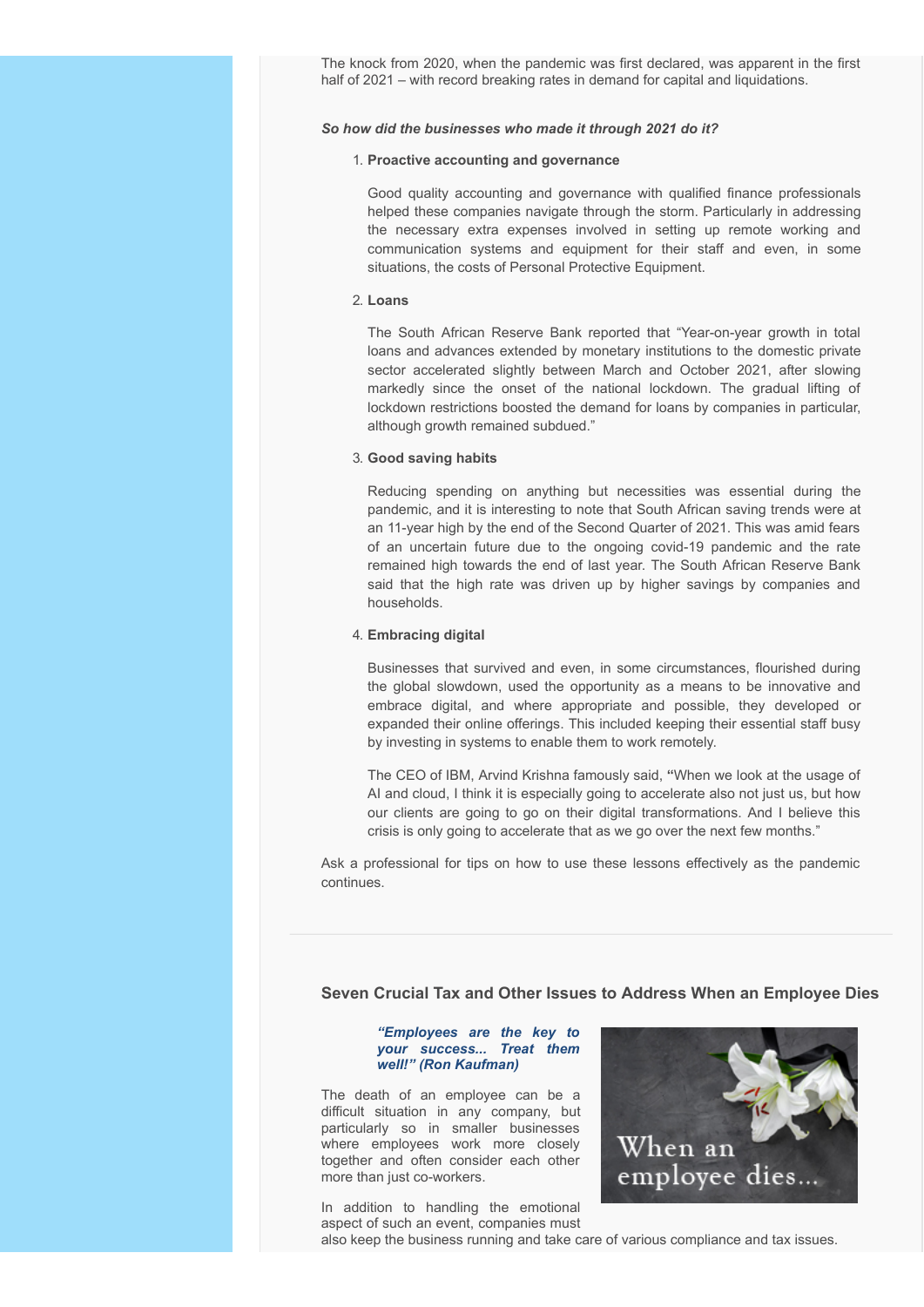Here are seven crucial issues to address swiftly after the death of an employee.

#### 1. **Contact with the employee's family**

Obtain the name and contact details of a person from the deceased's family with whom the company can communicate about a range of matters, including funeral details, collecting company property such as keys, equipment, (company cars, computers and the like) and credit cards, finalising employee benefits procedures, and the return of the deceased's personal belongings.

It is also helpful to have the details of the executor of the deceased employee's estate, who is also the 'representative taxpayer' for the deceased and responsible for finalising the deceased's financial and tax affairs.

### 2. **Inform employees and establish internal processes**

Notify other employees with respect, tact and care, providing as much information as possible. Nominate a company representative to answer employees' questions; to accept flowers, communications and donations on behalf of the deceased's family; and to make appropriate plans for memorials, tributes or gestures.

Realise that some people are better able to deal with such an event than others. Encourage employees to seek the help of lay therapists or religious advisors, and to provide mutual support to each other. Also consider arranging grief counselling and providing time off as needed, as well as for attending the funeral, preferably on a paid basis.

#### 3. **Keep the business running**

Update business roles and functions and reassign space and equipment to reflect the employee's death in a respectful and compassionate manner.

To minimise disruption to the business, assign the deceased's tasks, functions and responsibilities to other team members, and redirect phone, voicemail, email and mail communications as soon as possible. Collect company property and address security issues as per the company's established termination procedures.

Inform clients, suppliers and other stakeholders who are affected of the change, while beginning the process of finding a suitable replacement.

Compensate for those employees who find it difficult to focus or make more mistakes, especially where this presents a safety issue, for example, in manufacturing or production environments.

#### 4. **Calculate the final remuneration and benefits**

In calculating the deceased employee's final renumeration, the normal procedures for terminating employment must be followed: all hours worked until the date of death must be compensated, any outstanding leave must be paid out and, if the employee had any savings or loans with the company, these need to be finalised. Depending on the circumstances, payment will be made to the executor of the deceased estate, to the family or to a beneficiary.

At the same time, finalise employment benefits, such as medical aid and pension or provident fund membership, ensuring that all compliance issues are promptly attended to, so the family does not experience delays caused by the company when claiming benefits.

#### 5. **Take care of tax issues**

Whether the deceased was registered with SARS or not, and whether there is estate duty payable or not, SARS must be notified of the death of the person. This must be done by the executor of the deceased employee's estate or by a tax practitioner acting on behalf of the deceased or the company.

The employer must provide the executor acting as the representative taxpayer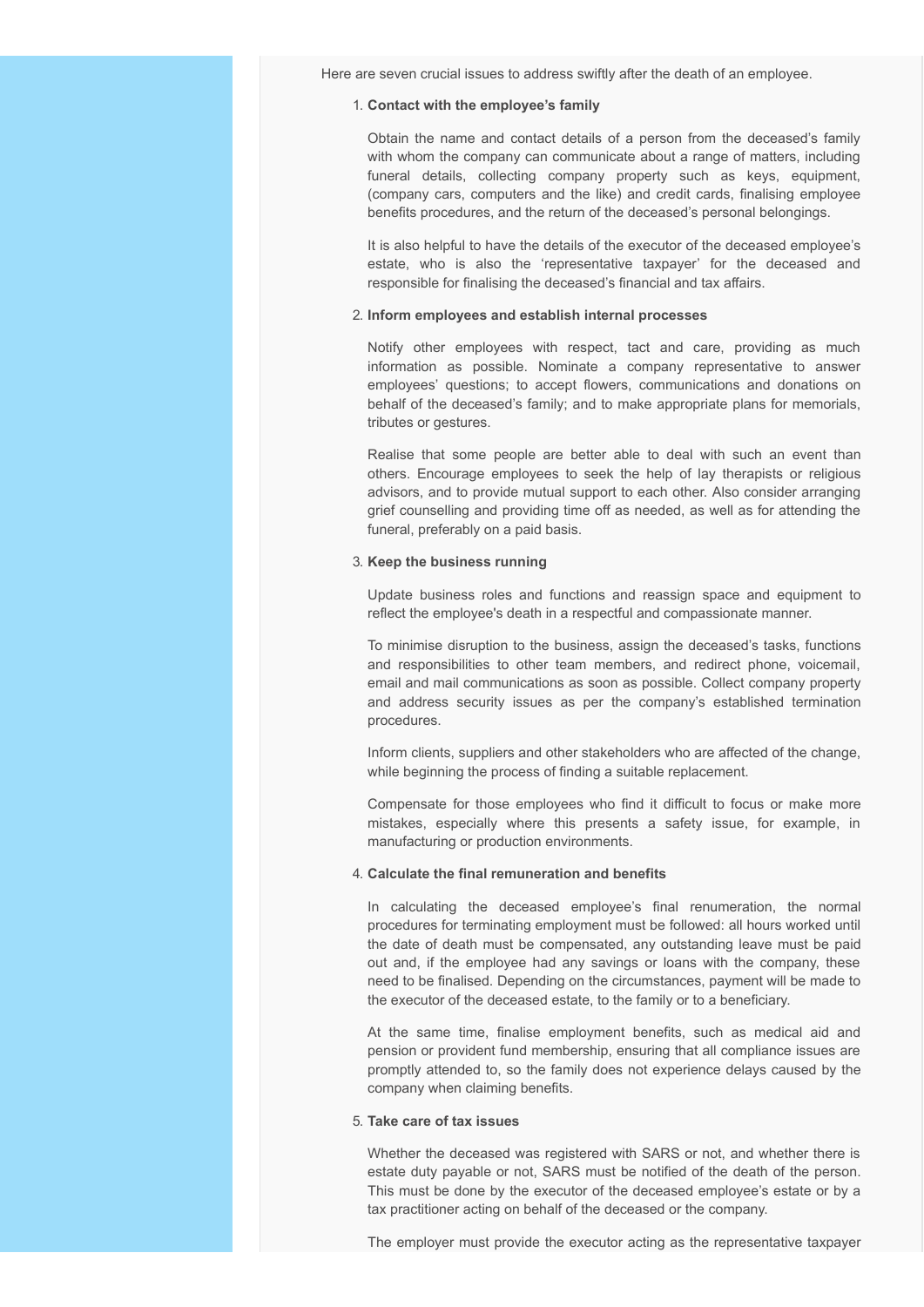of the deceased employee with the employees' tax certificate within 14 days after the employee passed away. The provisions that state that employees' tax certificates may not be delivered until the EMP501 reconciliation has been submitted does not apply.

Once the deceased employee has been coded as such by SARS, all outstanding tax returns should be submitted up to the date of death by the executor of the deceased's estate. This applies to all tax types - income tax, VAT, PAYE, SDL, UIF and estate duty. As soon as all the tax liabilities have been paid in full, a Deceased Estate Compliance (DEC) letter is issued for all taxes except estate duty and an ED clearance letter for estate duty. Any refund due will only be released if all other taxes are up to date, all accounts have zero balances and all outstanding returns have been submitted and processed.

# 6. **Take care of UIF matters**

Following the death of an employee who contributed to the Unemployment Insurance Fund (UIF), the dependants – a spouse or life partner, children under the age of 21 or a guardian of dependent children – can claim benefits from the UIF. The death benefit is the amount that the employee could have claimed if he/she was unemployed and it is paid out in one payment.

The dependants must apply within six months of the date of death by going to a Labour Centre to complete and submit Form UF126 (for a spouse or life partner) or Form UF127 (for a child).

The dependants will also need the following from the deceased's employer:

- Copies of the deceased's last six payslips;
- The employer's details on form UI19; and
- A service certificate from the employer.

They will then receive another document, Form UF128, which needs to be filled in by the deceased's last employer and then submitted at the Labour Centre.

#### 7. **Take care of Compensation Fund issues**

The surviving spouse or dependants of a deceased employee may be able to claim from the Compensation Fund if the employee died while working or as a result of a work-related accident, injury or disease. The Compensation Fund covers most employees.

By law, anyone who employs one or more part- or full-time workers must register with the Compensation Fund and pay annual assessment fees, based on the employee's earnings and the risks of the type of work. Workmen's compensation is a no-fault system, which means there is no need to prove that an employer was at fault. The compensation awarded does not form part of the deceased employee's estate and can also not be attached to satisfy a debt.

Assisting the deceased's family in these matters reflects well on the reputation on the company/employer.

# <span id="page-7-0"></span>**Budget 2022: The Minister of Finance Wants to Hear from You!**

Finance Minister Enoch Godongwana has invited the public to share suggestions on the 2022 Budget he is expected to deliver on Wednesday 23 February 2022.

The Ministry of Finance: "As usual, the budget allocation always aims to strike a balance between competing national spending priorities … suggestions must